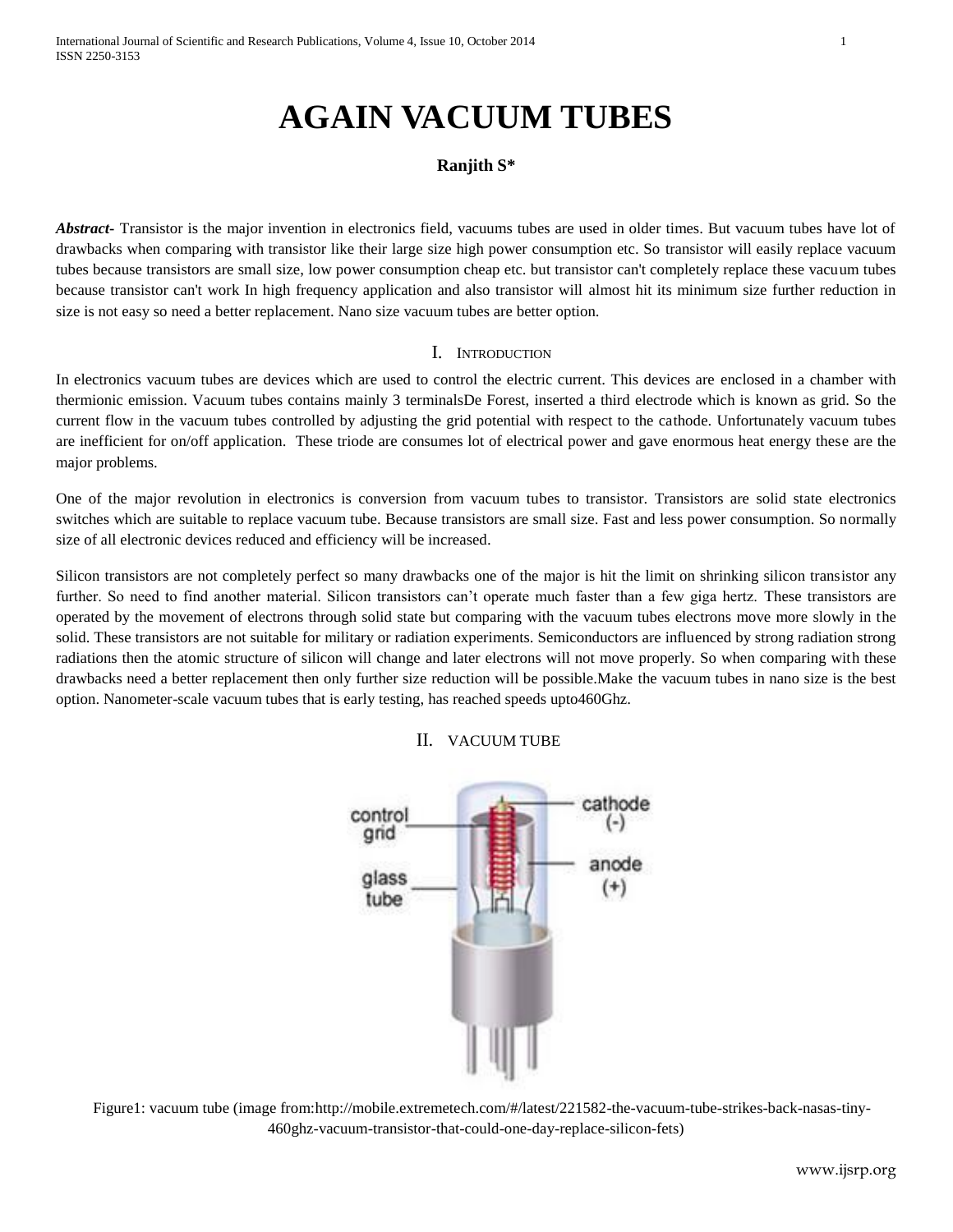International Journal of Scientific and Research Publications, Volume 4, Issue 10, October 2014 2 ISSN 2250-3153

here is the diagram of the old vacuum tubes. Consist of three terminals cathode, anode and a grid. These terminals are enclosed in a evacuated chamber as shown in the diagram. When voltage apllied to the cathode then it start to emit electron, and it will accepted by positively charged anode. Electron flow is controlled by third terminal known as grid. Cathode is heated by a filament so this filament is also start to emit electrons. The rate of electron flow from cathode to anode is controlled by charge on the intervening grid.

The filament used to heat up the cathode will consume more power that's why vacuum tubes consume more energy. Vacuum tubes rely on a process called thermionic emission: heating the cathode cause it to shed electron in to the surrounding vacuum[2]

### III. VACUUM CHANNEL TRANSISTOR

These types are a combination of conventional transistor and vacuum tubes. Here between cathode and anode only vaccume.here is using a field emission process in definition "emission of electron induced by an electrostatic field, field emission can takeplace from solid or liquid to vacuum.



#### Figure2: mosfet Vs Vacuum channel transistor

(image from: spectrum.ieee.org/semiconductors/devices/introducing-the-vacuum-transistor-a-device-made-of-nothing)

Development of vacuum channel transistor are ongoing, research is still at an early stages. But the works show that this device is extraordinary. When comparing the work efficiency with the conventional transistor vacuum transistor could work 10 times faster than our conventional silicon based transistor. The calculation of researchers shows that it wok terahertz of frequency.

Major problem of vacuum tubes are heat dissipation and power consumption it will be solved here. Vacuum transistors are small enough so electrons will not required more energy to travel so filament is not used to heat the cathode. Electric field applied to the cathode will sufficient to emit electrons. Not required more electric field to emit electrons so it can work properly.

Another important advantage of small size is that the mean distantance that an electron travel is less, so normally collision probability is less. Gate electrodes are used to control the flow of current. It is made-up of insulating dielectric material, the dielectric insulator transfer the electric field where it's needed while preventing the flow of current into gate [2].

By analyzing both silicon transistor and vacuum transistor we can find one thing that the main difference between them is only one in vacuum transistor electron flow from the source to drain through vacuum instead of silicon.